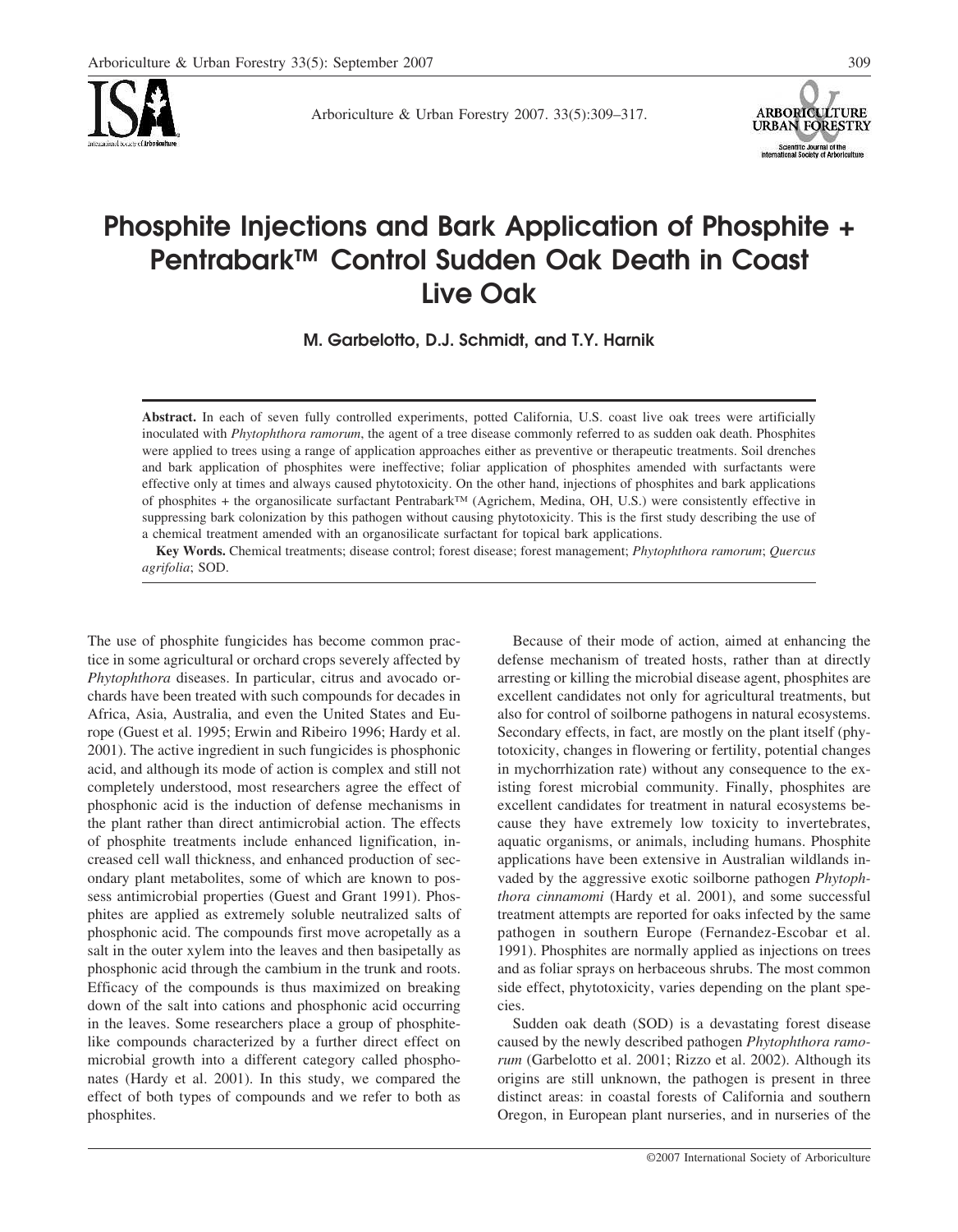west Coast of the United States and Canada. It is a generalist pathogen that causes foliar blotches and extensive branch dieback on tens of plant species both in the wild and in nurseries. In California forests, this pathogen produces abundant infectious airborne propagules on the leaves of bay laurel (*Umbellularia californica*, Lauraceae) and on the petioles and leaves of tanoak (*Lithocarpus densiflorus*, Fagaceae), whereas it sporulates less abundantly on the leaves and twigs of several species. The disease on such hosts can vary from an aggressive dieback, resulting in death of the infected plant, to a modest foliar blotch or blight. During periods characterized by wet conditions and mild temperatures, the stems of several oak species and of the related tanoak may be infected. Stem infections almost invariably end with a lethal girdling of the entire plant as the pathogen thrives in the sugar-rich cambial layer and sometimes can reach the outer xylem of infected plants, which are incapable of walling off cambial infection. Such lethal trunk cankers do not allow for sporulation of the pathogen and are thus not involved in its dispersal. For spread of the disease to occur at the landscape and regional scale, infectious foliar hosts need to be present. Long-distance movement of the pathogen is linked to the trade of infected nursery plants as clearly shown by Ivors et al. (2006). Although related to the soilborne *P. cinnamomi*, *P. ramorum*, whose life cycle is dominated by an aboveground (e.g., aerial) phase, has a unique biology and epidemiology among forest *Phytophthora* species.

Girdled oaks and tanoaks can survive up to 2 years after girdling. It takes from 2 months to 1 year for the pathogen to infect and girdle an adult tree. Although variation in susceptibility to SOD has been reported for the two most severely affected hosts, coast live oak (Dodd et al. 2005) and tanoak (Hayden and Garbelotto 2005), it is unclear whether the less susceptible trees are capable of surviving the infection or whether they may experience a relatively more prolonged, but equally lethal, disease. From an ecological perspective, tanoaks are the most severely affected trees with an average of 30% mortality in the areas infested by the pathogen and with the loss of entire adult populations in certain areas (Maloney et al. 2005). Average mortality is lower for coast live oaks, and trees away from infectious hosts such as bay laurels or tanoaks, until now, appear unaffected (Swiecki and Bernhardt 2002; Davidson et al. 2005).

Despite the intermediate susceptibility to infection of oaks, urban development in California has favored mixed evergreen forests characterized by a significant component of both bay laurel (infectious host) and coast live oak (terminal host). For this reason, SOD has seriously impacted many coastal communities of California, infecting and killing tens of thousands of oak trees at the urban–wild interface. Many of these trees are integral components of residential properties and are commonly located near roads, homes, camping

sites, and recreational areas. Infected trees are prone to be windthrown even before they are dead attributable to the enhanced activity of subsequent wood decay agents once the tree is girdled. The development of a chemical treatment appears as a necessary tool to slow the potential extinction of the very susceptible tanoak and to protect valuable oak trees from infection and death.

This article reports on a series of studies in which we tested the efficacy of phosphites to control SOD on coast live oaks. The aims of such studies specifically were: 1) to determine the efficacy of phosphite treatments in coast live oak against *P. ramorum*, including potential unwanted phytotoxicity; 2) to compare the efficacy of different application methods, including a thoroughly novel approach; 3) to compare the efficacy of preventive versus early and late therapeutic treatments; and 4) to compare the efficacy of different phosphites.

## **MATERIALS AND METHODS**

## **Experimental Setup**

Coast live oak trees in 15 gal (3.9 L) pots were tested at three experimental sites, two in Marin county and one in Alameda county. Trees were drip-irrigated with well, unchlorinated water and kept under a shade cloth intercepting 50% of solar radiation to recreate conditions favorable to infection by *P. ramorum*. Trees were 2 to 4 m (6.6 to 13.2 ft) tall with calipers ranging between 2 and 8 cm (0.8 and 3.2 in). Trees were in part purchased by the University of California and in part donated by Valley Crest Tree Company (Calabasas, CA) and were placed at the study sites at least 1 month before the beginning of each trial. At the very end of each experiment, to ensure safe disposal of inoculated wood, portions of the stem artificially inoculated with *P. ramorum* were cut off and autoclaved. Similarly, before being discarded, soil from each pot was tested for the presence of the pathogen by standard baiting techniques using D'Anjou or Bartlett pears (Erwin and Ribeiro 1996). Soil was never found to be infested by the pathogen and thus was discarded without autoclaving.

## **Inoculation Techniques**

Three isolates of *P. ramorum*, namely 0–4, 0–7, and Pr217, were used in trials 1 through 4. Because no significant differences of the tested treatments were observed among isolates (see "Results"), only Pr217 was used in all other trials and all results are presented ignoring pathogen isolate as a variable. The identity of the isolates was confirmed by microscopic observation of the characteristic large terminal and lateral chlamydospores produced by *P. ramorum* and by DNA sequencing of the ITS region of the nuclear ribosomal operon as described in Rizzo et al. (2002). All three isolates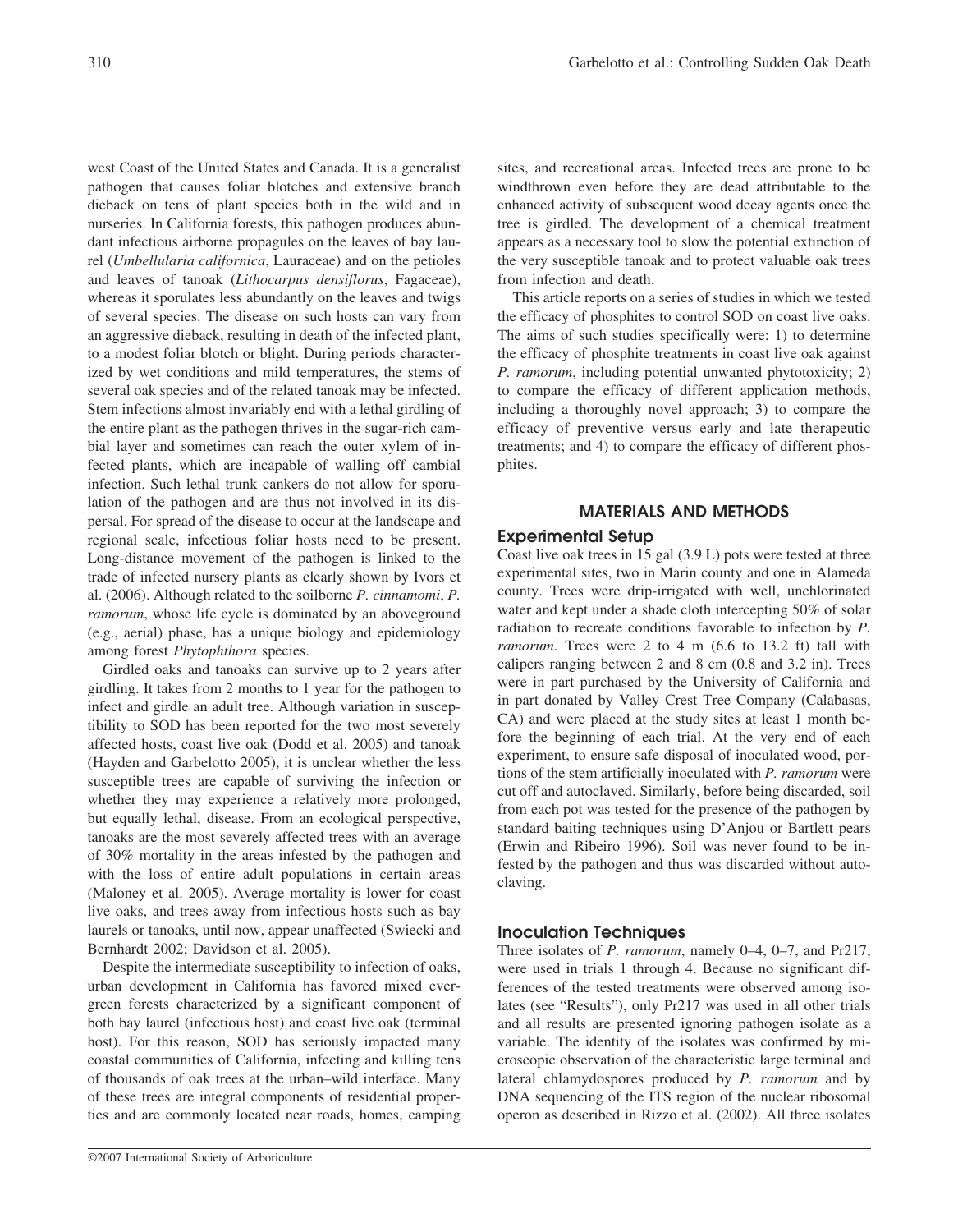were obtained by isolation in California forests from infected oaks or tanoaks.

Isolates were first inoculated on bay leaves, and then margins of the resulting lesions were subcultured first on corn meal-based  $P_{10}$ ARP followed by V8 agar. Plugs measuring 8 mm (0.32 in) in diameter were then taken from the margins of the resulting colonies and placed in the outer xylem of oak trees after removal of the bark using a sterile 10 mm (0.4 in) diameter cork borer. The bark was then replaced on top of the inoculum plug and the inoculation area sealed with grafting wax, Parafilm™ (Alcan Inc., Neenah, WI), and aluminum tape. Inoculations were performed on the stem 1 m (3.3 ft) from the root collar.

## **Lesion Evaluation**

At the end of each trial (12 to 33 weeks long; see Table 1), the bark of all trees was carefully peeled off and the size of lesions was measured. Longitudinal growth along the stem was determined by overlaying a flexible, graduated ruler on top of the lesion. Care was taken to measure the entire length of the lesion by progressively peeling deeper into the bark and the outer xylem of trees in the trial. This was a necessary requirement, because *P. ramorum* tends to grow in a serpentine fashion in and out between the cambium and the outer xylem. The length of the longitudinal lesion acropetally toward the tree top was measured independently of the basipetal lesion toward the root collar. The extremities of each lesion were plated on PARP media to ensure lesions were caused by the inoculated pathogen. Each culture resulted in the growth of a *P. ramorum* colony. In each case, the pathogen was identified by microscopic observation of the growing colonies.

#### **Treatments**

Seven different experiments were performed to evaluate the therapeutic and preventive efficacy of phosphite treatments. Table 1 summarizes treatment types and products used. The following products were tested: NutriPhyte (Chemical Dynamics Inc., Plant City, FL), Agrifos (Agrichem Manufacturing Industries Pty. Ltd., Loganholme, Queensland, Australia), Phostrol (Nufarm Americas Inc., Burr Ridge, IL), Aliette (wettable powder from Rhone-Poulenc for foliar and soil applications, TreeTech for injections), Vital (Luxembourg-Pamol Inc., Memphis, TN), and SuperSODAway (University of California Berkeley, not commercially available). Concentration of active ingredients was 6% to 9.5% for injections (6% for Phostrol and Phytoguard; 8% for Nutriphyte, Agrifos, and SuperSODAway; 9.5% for Aliette), 0.5% for foliar or soil drenches, and 18% for bark application of Agrifos + Pentrabark™ (Agrichem, Medina, OH). Surfactants were added to phosphites as described by label or as recommended by the manufacturer. Breakthru® (Western Farm Services Inc, Fresno, CA) was mixed to the foliar spray at a final concentration of 0.05%; Pentrabark™ was tested at concentrations of 7.5% and 2.5%. Tree plots were divided in blocks, each containing one replicate of each treatment. Positioning of treatment within the block was randomly selected. Analyses were done as for a completely randomized design, because there was no treatment replication within the block. Treatments were avoided in the period between late December and the end of January, when temperatures are relatively cold. When possible, they were administered in October or November or between March and May when trees are physiologically active and can translocate and process phosphites. Therapeutic treatments were administered 64 to 250 hr after the inoculum had been placed in the stems. Preventive treatments were always administered 1 week before inoculation.

A single injection per tree, 10 mL (0.3 fl oz) in volume, was administered by drilling a hole above the root collar using a bit slightly smaller than the tip of the tree injector. Depth of injection was variable depending on tree size, but all injections remained in the outer layer of rings of the xylem. The tip of the plastic injector (Marley® injector, Quest Products, Louisburg, KS) is conical and a seal is formed between the injector and the tree simply by slightly pressing the injector into the drill hole. Holes are normally drilled, not perpendicular to the stem, but at a slight angle to ease flow of the solution. Positive pressure by means of a piston or spring mechanism is constantly applied until the product is completely absorbed.

Foliar treatments were applied by either mixing a wettable powder (weight:volume dilution) or by diluting a concentrated product to the desired concentration. The solution was then sprayed using a backpack sprayer until runoff (approximately 500 mL [15 fl oz] per tree). Soil drenches are applied by mixing the solution as indicated and by watering each tree with  $2 L (0.52 \text{ gal})$  of solution.

Topical bark applications were performed by spraying the same solution as in the foliar treatments on the bark of trees. Bark applications of Pentrabark<sup>™</sup> + Agrifos<sup>®</sup> were performed by mixing different percentages of Pentrabark™ with a 1:1 solution of AgriFos<sup>®</sup> and water.

#### **Statistical Analyses**

All statistical analyses were performed using the program JMP (SAS Institute Inc., Cary, NC). The variable measured to assess efficacy of treatments was the longitudinal growth of the pathogen along the stem in both directions from the inoculation point. Data sets for each trial were independently tested for lack of normality and unequal variances among treatments using the Shapiro-Wilk and the O'Brien tests, respectively. When the data from a trial violated either one of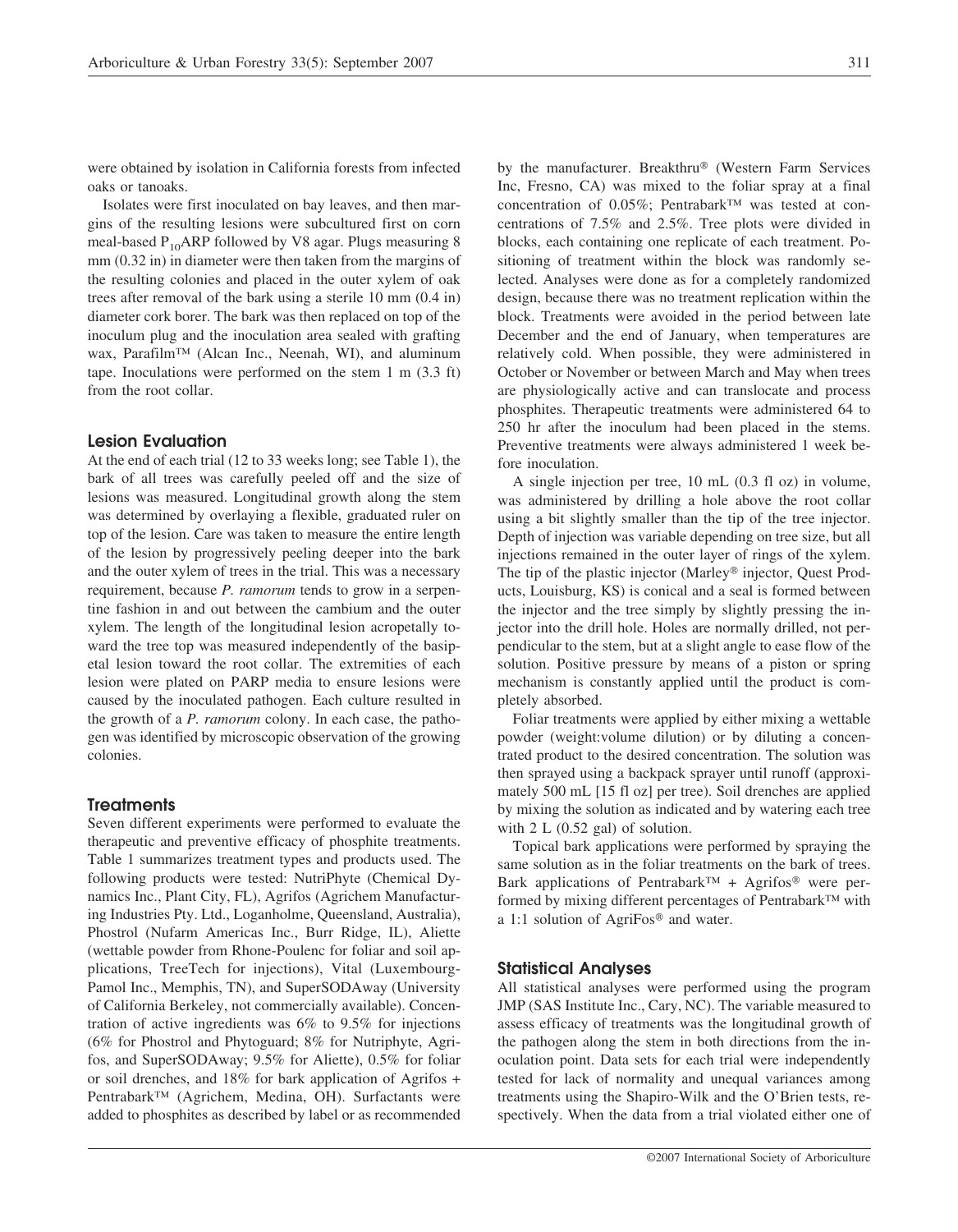| Expt.                   | Treatment and dates                                   |               | Avg. lesion |           |                  |                |
|-------------------------|-------------------------------------------------------|---------------|-------------|-----------|------------------|----------------|
|                         |                                                       | $\mathbf N$   | length      | <b>SD</b> | $\boldsymbol{P}$ | Phytotoxicity  |
| 1                       | Seven treatments; begin 5/15/2001 end 8/15/2001       | 105           |             |           | < 0.001          |                |
| 1                       | Aliette drench therap.                                | 15            | 70.8        | 18.1      |                  | N <sub>0</sub> |
| 1                       | Aliette foliar therap                                 | 15            | 59.5        | 10.4      |                  | Yes            |
| 1                       | Aliette injection therap.                             | 15            | 49.7        | 10.5      | < 0.05           | N <sub>0</sub> |
| 1                       | Nutriphyte drench therap.                             | 15            | 67.1        | 17.4      |                  | N <sub>0</sub> |
| 1                       | Nutriphyte foliar therap.                             | 15            | 60.4        | 13.5      |                  | Yes            |
| 1                       | Nutriphyte injection therap.                          | 15            | 41.3        | 10.2      | < 0.01           | N <sub>o</sub> |
| 1                       | Untreated                                             | 15            | 66.0        | 16.9      |                  | N <sub>0</sub> |
| $\overline{\mathbf{c}}$ | Three treatments; begin 11/14/2001 end 2/29/2002      | 45            |             |           | < 0.001          |                |
| $\overline{c}$          | Aliette bark therap.                                  | 15            | 77.4        | 32.3      |                  | N <sub>0</sub> |
| $\overline{c}$          | Nutriphyte injection therap.                          | 15            | 27.9        | 14.9      | < 0.001          | N <sub>o</sub> |
| $\overline{\mathbf{c}}$ | Untreated                                             | 15            | 77.8        | 37.4      |                  | N <sub>0</sub> |
| 3                       | Three treatments; begin 11/7/2001 end 3/15/2002       | 45            |             |           | < 0.05           |                |
| 3                       | Nutriphyte injection therap.                          | 15            | 50.8        | 17.8      | < 0.05           | N <sub>0</sub> |
| 3                       | SuperSODAway injection therap.                        | 15            | 45.0        | 18.4      | < 0.05           | N <sub>0</sub> |
| 3                       | Untreated                                             | 15            | 77.6        | 25.9      |                  | N <sub>0</sub> |
| 4                       | Eight treatments; begin 12/7/2001 end 4/10/2002       | 135           |             |           | < 0.0001         |                |
| 4                       | Nutriphyte injection therap.                          | 15            | 37.7        | 13.2      | < 0.0001         | N <sub>0</sub> |
| 4                       | Phostrol injection therap.                            | 15            | 42.2        | 17.7      | < 0.001          | N <sub>0</sub> |
| 4                       | Phytoguard injection therap.                          | 15            | 37.3        | 12.9      | < 0.0001         | N <sub>0</sub> |
| 4                       | Aliette injection therap.                             | 15            | 42.5        | 13.9      | < 0.001          | N <sub>o</sub> |
| 4                       | Nutriphyte foliar therap.                             | 15            | 55.6        | 18.7      |                  | Yes            |
| 4                       | Nutriphyte drench therap.                             | 15            | 68.9        | 38.5      |                  | N <sub>0</sub> |
| 4                       | Nutriphyte injection prev.                            | 15            | 8.3         | 0.7       | < 0.0001         | N <sub>0</sub> |
| 4                       | Untreated                                             | 30            | 93.6        | 60.8      |                  | N <sub>0</sub> |
| 5                       | Six treatments; begin 12/7/2001 end 7/15/2002         | 105           |             |           | < 0.001          |                |
| 5                       | Phostrol injection prev.                              | 15            | 67.7        | 123       | < 0.0001         | N <sub>0</sub> |
| 5                       | Phytoguard injection prev.                            | 15            | 47.3        | 59.7      | < 0.001          | N <sub>0</sub> |
| 5                       | Aliette injection prev.                               | 15            | 43.9        | 42.8      | < 0.001          | N <sub>0</sub> |
| 5                       | Nutriphyte injection prev.                            | 15            | 30          | 38        | < 0.0001         | N <sub>0</sub> |
| 5                       | Nutriphyte foliar prev.                               | 15            | 75          | 41.8      |                  | Yes            |
| 5                       | Untreated                                             | 30            | 169         | 193       |                  |                |
| 6                       | Three treatments; begin 4/15/2002 end 7/12/2002       | 27            |             |           | < 0.0001         |                |
| 6                       | Nutriphyte injection prev.                            | 9             | 39.2        | 7.3       | < 0.0001         | N <sub>0</sub> |
| 6                       | Nutriphyte foliar prev.                               | 9             | 93.6        | 46.9      |                  | Yes            |
| 6                       | Untreated                                             | 9             | 100         | 15.5      |                  |                |
| 7                       | 11 treatments; begin 7/16/2002 end 10/22/2002         | 50            |             |           | < 0.0001         |                |
| 7                       | Agrifos + Pentrabark $(2.5\%)$ preventive trunk appl. | 5             | 13.6        | 2.6       | < 0.0001         | N <sub>0</sub> |
| 7                       | Agrifos + Pentrabark (7.5%) preventive trunk appl.    | $\mathfrak s$ | 13.4        | 3.4       | < 0.0001         | $\rm No$       |
| 7                       | Agrifos injection prev.                               | 5             | 14          | 3.6       | < 0.0001         | No             |
| 7                       | Aliette foliar prev.                                  | 5             | 15.3        | 5.8       | < 0.0001         | Yes            |
| 7                       | Aliette injection prev.                               | 5             | 17.1        | 6.9       | < 0.0001         | No             |
| 7                       | Nutriphyte injection prev.                            | 5             | 16.9        | 7.9       | < 0.0001         | N <sub>0</sub> |
| 7                       | Phostrol injection prev.                              | 5             | 13.9        | $2.4\,$   | < 0.0001         | No             |
| 7                       | Phostrol foliar prev.                                 | 5             | 26.6        | 14.8      |                  | Yes            |
| 7                       | SuperSODAway inj. prev.                               | 5             | 10.7        | 1.8       | < 0.0001         | N <sub>0</sub> |
| 7                       | Vital injection prev.                                 | 5             | 13.6        | 5.8       | < 0.0001         | $\rm No$       |
|                         | Untreated                                             | 5             | 51.7        | $9.8\,$   |                  |                |
| 7                       |                                                       |               |             |           |                  | $\rm No$       |

## **Table 1. List and date of individual experiments, including all treatments tested for each trial and untreated controls.z**

z Number of trees (N) used in each experiments and for each treatment are shown, followed by average length of lesion, standard deviation (SD), statistical significance (*P)*, and phytotoxicity as foliar scorch and dieback.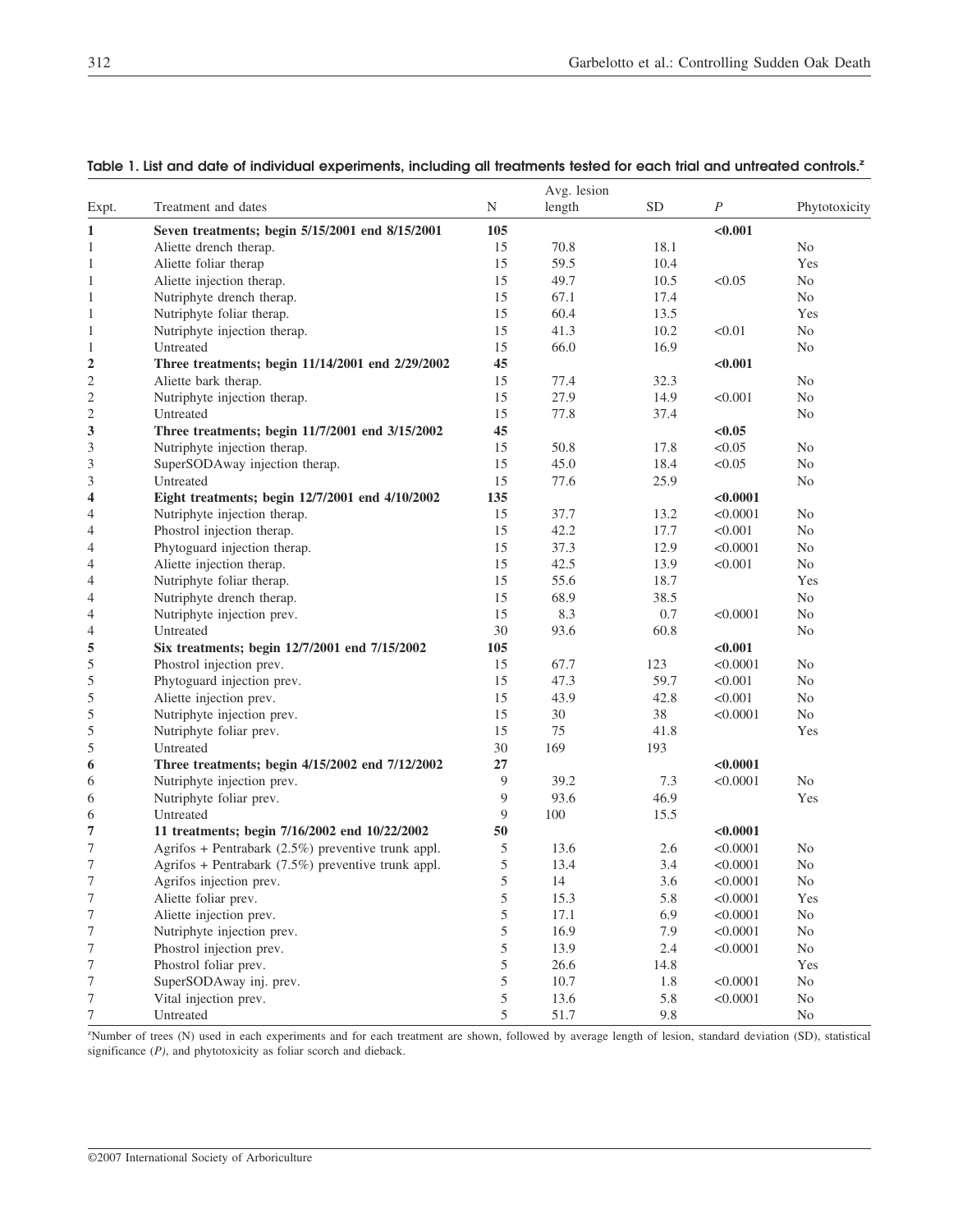these basic assumptions required by analysis of variance (ANOVA), the entire data set for that trial was logtransformed. The actual means and standard deviation values, and not the transformed ones, are reported in Table 1. *P* values obtained using transformed data sets when necessary are reported instead. Statistical significance was never affected by the transformation of data sets required to meet the basic assumptions of ANOVA.

Linear lesion measurements were compared among treatments using ANOVA, excluding measurements from uninfected negative controls. Treatments were then individually compared with the controls (e.g., pathogen-inoculated but chemically untreated trees) using Dunnett's test.

The average efficacy of therapeutic injection treatments  $(ET)$  was calculated for each experiment as follows:  $ET =$  $LT/LPC$ , where  $LT =$  average length of the lesion of treated trees and  $LPC =$  average length of the lesion of untreated inoculated trees. ET was regressed against hours since inoculation of the pathogen using the least significant difference model in JMP.

#### **RESULTS**

Table 1 summarizes results of all experiments. Results from Expts. 4 and 7 are also depicted in Figures 1 and 2. Therapeutic phosphite injections were effective in reducing the growth of *P. ramorum* in artificially inoculated potted coast live oak trees as determined by the size of lesions. Lesions were not only visually measured, but their nature was always verified by verified by successful culturing of the pathogen from their margins. In all experiments, average lesion size in



**Figure 1. Length of lesions (Y axis) caused by artificial inoculations of** *Phytophthora ramorum* **in untreated and phosphite-treated potted coast live oak trees in Expt. 4. Length of lesion in untreated trees (PC) is compared with that in trees treated by means of therapeutic drench (TD), therapeutic foliar spray (TF), therapeutic injection (TI), and preventive injection (PI).**



**Figure 2. Results from Expt. 7 comparing efficacy of several preventive phosphite treatments. Treatments were as follows: PC = untreated trees; PennsylvaniaI = preventive Aliette injection; PNI = preventive Nutriphyte injection; PPhI = preventive Phostrol injection; PSSAI = preventive SuperSODAway injection; PVI = preventive Vital injection; PennsylvaniaI = preventive Agrifos injection; PennsylvaniaP1B = preventive Agrifos + Pentrabark 2.5% bark application; PennsylvaniaP2B = preventive Agrifos + Pentrabark 7.5% bark application. All treatments were effective at** *P* **< 0.0001.**

trees injected with phosphites was smaller than the average lesion size of untreated trees. All phosphite products tested were effective in slowing the pathogen's growth in treated trees. All three pathogenic isolates in Expts. 1 through 4 were equally suppressed by the phosphite treatments, as indicated by the lack of significant differences in lesion sizes caused by



**Figure 3. Regression analysis between average percentage of disease control (Y axis) and hours elapsed between pathogen inoculation and treatment (X axis).**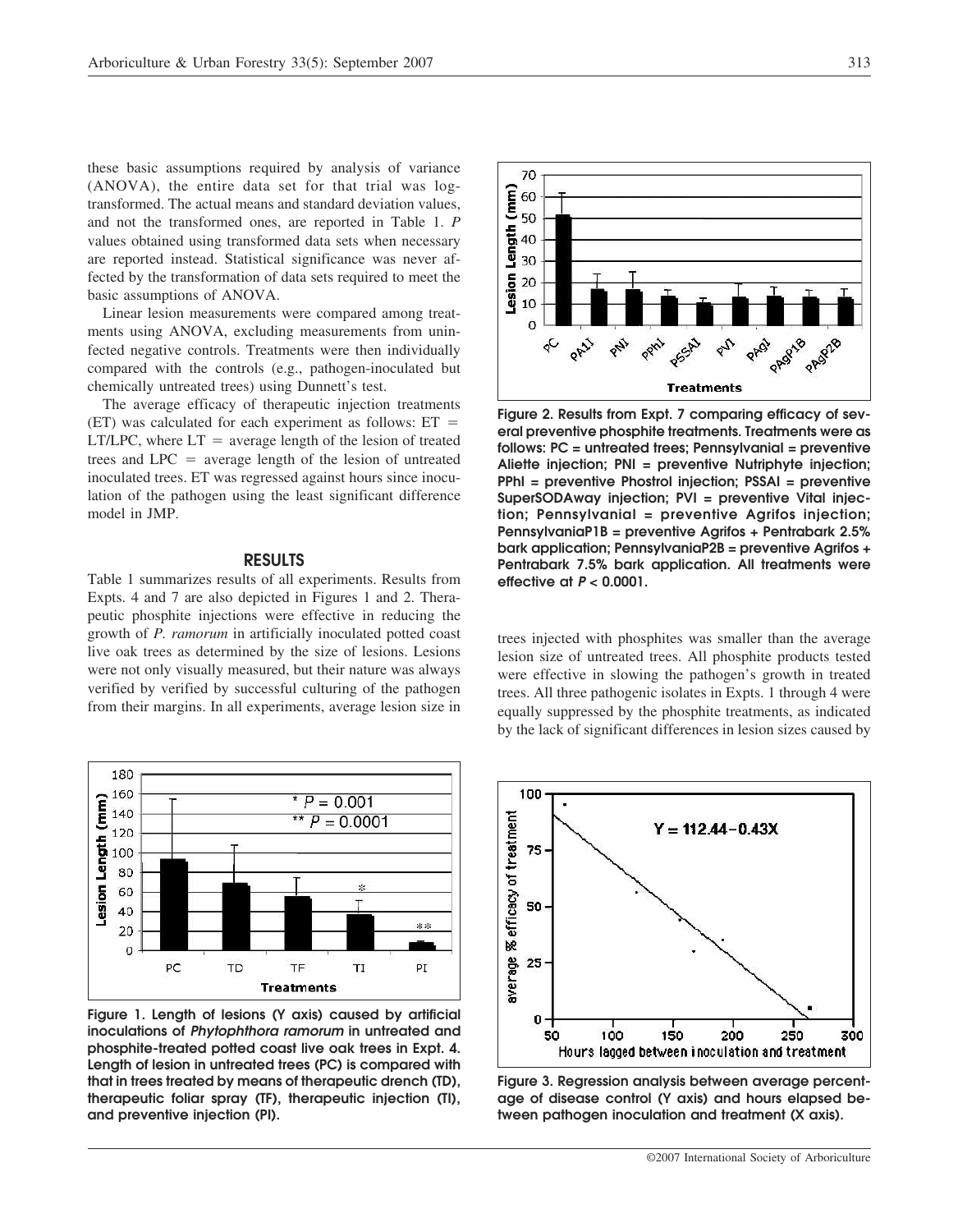the three isolates in treated trees. Results of the comparative analyses among isolates for Expts. 1 through 4 were, respectively, as follows ( $df = 2$  for all four trials): *Fratio* = 1.7 and  $P = 0.19$ ; *Fratio* = 0.46 and  $P = 0.64$ ; *Fratio* = 0.47 and  $P = 0.62$ ; and *Fratio* = 0.49 and  $P = 0.61$ .

Figure 3 indicates that a delay in treatment resulted in a decrease of average efficacy in slowing the growth of the pathogen. An inverse correlation was found  $(Y = 112.44-$ 0.43X,  $R^2 = 0.94$ ,  $P = 0.0013$ ) between efficacy of treatment and time of treatment since inoculation. Average efficacy of treatment was 95%, 56%, 44%, 30%, 35%, and 5% for injections administered at 60, 120, 156, 168, 192, and 264 hr after inoculation. No phytotoxicity was ever observed with injection treatments at the rates of active ingredient used for this study. Therapeutic foliar sprays slowed growth of the pathogen as evidenced by the smaller lesion size in trees whose crowns were sprayed with phosphites, but the reduction was limited. The effect on trees was inconsistent as indicated by the large variation in response among trees, and there was no strong statistical difference between lesion size of treated versus untreated trees. Mild to severe phytotoxicity with abundant leaf scorching was noticed in all but one experiment. Preventive injection treatments were always successful in consistently and durably controlling disease.

Preventive foliar treatments resulted in a temporary reduction in pathogen growth as evidenced by smaller lesion sizes. In Expt. 6 after 2 weeks, lesion size was 0% and 31% of untreated controls for preventive injection and foliar treatments, respectively. Four weeks after treatment, lesion size was 6% and 62% of untreated controls for preventive injections and foliar treatments, respectively. In Expt. 6, all positive effects of foliar treatments disappeared after 8 weeks, whereas injections were still effectively reducing growth of the pathogen (Table 1). Eight months after treatment (Expt. 5), there remained a significant reduction in lesion size of trees that had been injected with phosphites. Phytotoxicity on coast live oak foliage was observed after preventive foliar treatments with phosphite + surfactant solutions.

Topical applications of phosphites and phosphites + surfactant did not cause any significant reduction in lesion size associated with growth of the pathogen. Expt. 2 shows that lesion size in trees whose bark had been treated therapeutically was indistinguishable from lesion size of untreated trees. However, when an organosilicate surfactant (Pentrabark™) was mixed with the phosphite solution, topical application on the bark was as successful as preventive injections, and lesion sizes in treated trees were indistinguishable from the negative control. Soil drenches failed to produce any significant results as shown by results of Expts. 1 and 4 (Table 1; Figure 1).

#### **DISCUSSION**

Administration of phosphites to coast live oak potted trees resulted in significant reduction, or even arrest, of lesion growth caused by *P. ramorum in planta*. It has been observed that trees affected by the typical terminal sudden oak death symptom, e.g., sudden necrosis of the entire crown, are girdled or almost completely girdled along the entire circumference of the trunk. In most cases, the girdling occurs  $\approx$ 1 m  $(\approx 3.3 \text{ ft})$  above the root collar, but girdling cankers have been reported at all heights on the main stem. We believe that plants affected by smaller lesions may survive for longer periods of time. When trees' growth rate surpasses growth rate of the pathogen, healing of the lesion should occur. Phosphite treatments may lead to an increase of percentage of healing cankers attributable to their dual ability to slow the growth of the pathogen while enhancing growth of the plant host and compartmentalization of lesions caused by *P. ramorum*.

Not all application methods were successful. Soil drenches and topical bark applications of phosphites without additives yielded no significant reduction of disease levels. Foliar applications resulted in a trend toward smaller lesions, but results were inconsistent among trials, and mild to extreme leaf scorching and twig dieback was noted, indicating phytotoxicity was a side effect of such treatment. Furthermore, data from Expt. 6 indicated the beneficial effects of foliar treatments are short-lived and are lost after only 8 weeks (Table 1). Preventive injections and bark application of phosphites amended with the organosilicate Pentrabark™ were the most effective and consistent treatments. Injections were shown to be effective up to 8 months after application (Table 1). In all trials, lesions in trees treated according to either one of the two successful methods described were indistinguishable from lesions of negative controls, i.e., trees that were wounded but only mock-inoculated with a plug of sterile agar.

No phytotoxicity was ever observed associated with either of the two effective treatment approaches, but it should be highlighted that if the solution for bark application is applied on plant leaves, it will completely burn the vegetative tissue. If valuable plants are around the tree, we suggest protecting them with a nylon sheet or a plastic tarp.

Injections on adult trees should be done at a frequency of 15 cm (6 in) across the circumference. Colored plastic screwcap plugs can be inserted in the hole drilled for injection. Because no product is dispersed in the environment, injections are extremely appropriate for public areas. On the other hand, injections require trained professionals and cannot be performed on all trees. Injections can be easily performed on young cylindrical trees, but as trees grow older, imperfections such as knots, irregular grain, cavitation, and embedded branch stubs may result in failed injection. Injections were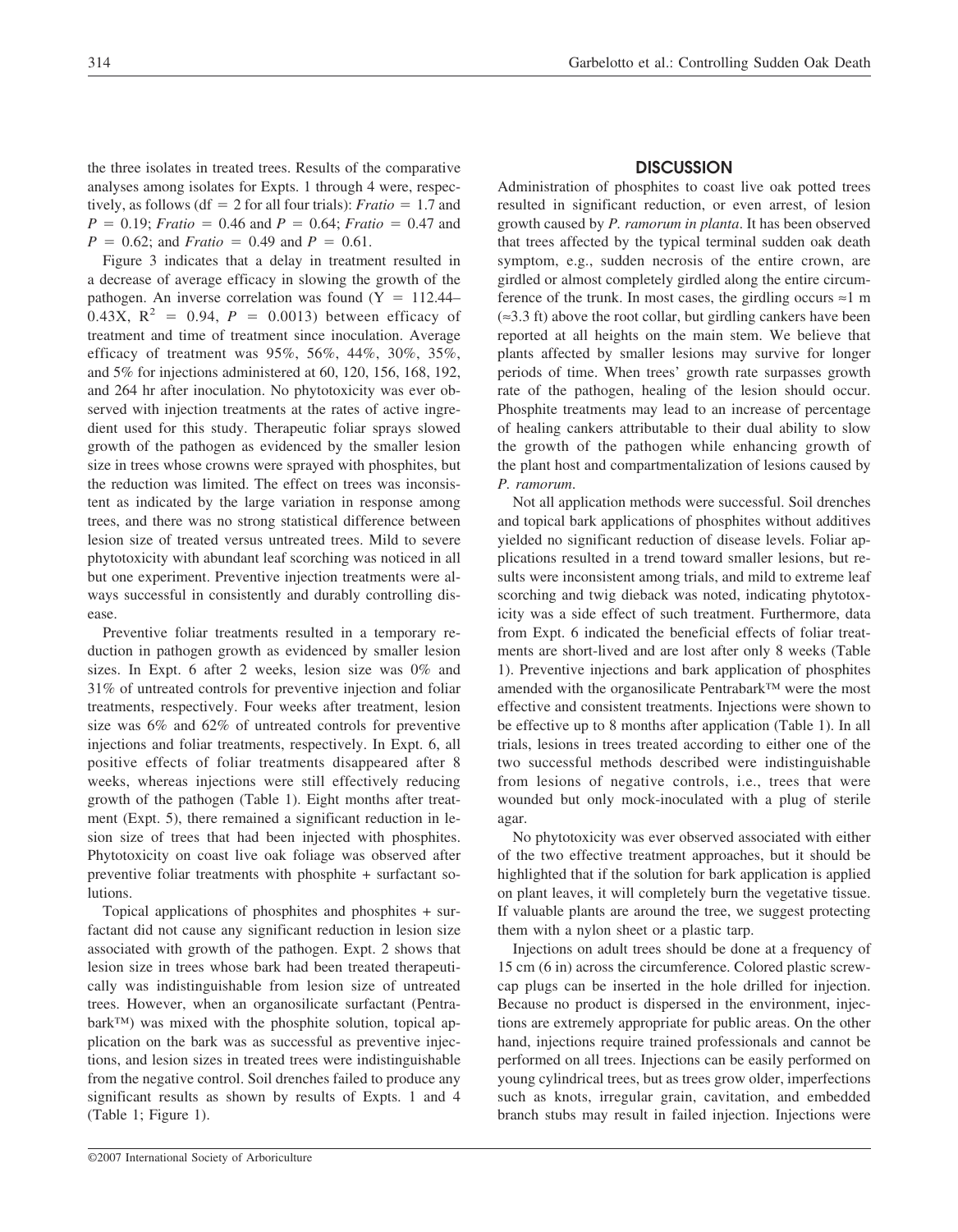observed to fail when they were applied directly into or below such imperfections. Injections need to enter the outer xylem of the tree (last three rings), because these are the rings actively involved in acropetal translocation of fluids into the leaves. Because translocation in coast live oaks occurs at high pressure, positive injection systems, in which pressure is constantly applied until the product is absorbed, are likely to be the most effective. It is best to inject phosphites during clear warm days when plants are known to be physiologically more translocative. Rainy or cold days should be avoided, because physiologically inactive plants will absorb the products more slowly.

The data clearly indicated that the best options to control SOD were provided either by preventive treatments or by treatment of trees only recently infected. Unfortunately, because infection in adult trees can remain latent for several weeks or months, estimating the time since infection may be difficult or impossible. Hence, we strongly recommend preventive treatment of trees at risk of becoming infected.

A combined understanding of the epidemiology of SOD and of the temporal dynamics of treatments' efficacy is essential for best planning of chemical treatments (Rizzo and Garbelotto 2003). We have shown that phosphite treatments can be effective as long as 8 months. It is likely phosphite treatments will be effective for 2 to 6 years as reported for other tree species (Hardy et al. 2001), but until the length of efficacy of treatments is clearly studied, we recommend at least one yearly treatment. Three to 6 weeks from application may be necessary to obtain maximum control in adult trees. Oak infections appear to have a peak of infection in May through June and potentially another peak in February through March, especially in the milder coastal areas. In such areas, two treatments may be recommended each year: one in November and one in March each year. In areas characterized by colder winters, a fall treatment in November followed by a spring treatment in March may be recommended for the first year followed by a single treatment in March for subsequent years. If a particularly wet year is predicted, two treatments should always be prescribed everywhere, because conditions for infection may be extremely favorable.

Besides chemical treatments, it is necessary to embrace other approaches to slow the spread of this exotic disease in California and elsewhere. Ensure all plant material is planted is certified as "free of pathogen" and do not move any plant material within the infested area or between infested and uninfested areas. Infected plant material should be locally disposed of by burning or composting. Debris exclusively made up of wood can be chipped and locally broadcasted in the dry season (rather than piled and covered by a tarp) to ensure rapid drying. It has been shown, in fact, that the pathogen does not survive in the woody debris of oaks and tanoaks if dry (Davidson et al. 2005; Swain et al. 2006). Finally, all infectious hosts such as bay laurels, tanoaks, rhododendron spp., camellias, and the lower branches of redwood trees should be removed at least from an area 10 m (33 ft) in radius around the most valuable oak trees. Inoculum reduction appears to be one of the best options to curtail infection on coast live oak, a plant species that does not carry the pathogen in an infectious form, i.e., oak-to-oak contagion has not been reported or observed. The presence of tolerance or partial resistance to SOD is currently being investigated and may be another tool to control this devastating forest disease.

In this study, we developed and tested a relatively novel application method, i.e., bark application of a fungicide in combination with an organosilicate surfactant. This application is user- and environment-friendly while remaining relatively inexpensive. We believe this application may allow for treatments of large number of trees without the need of drilling into the plant trunk. This application may enhance our outlook on chemical treatments of forest trees and widen it from a purely landscape tree perspective. Preventive treatments of selected trees by application of phosphite + Pentrabark™ in a forest setting may represent a possible way of protecting natural populations of trees endangered by this introduced pathogen.

**Acknowledgments.** This study was performed thanks to a competitive grant funded by the USDA Forest Service Pacific Southwestern Station and by a grant from the Gordon and Betty Moore Foundation, both to MG. We are grateful to Valley Crest Tree Company for donating 50% of the trees used in these experiments and to the Sunnyside Nursery and to Lucasfilm Ltd. for allowing placement of study plots within their properties in Marin County, CA.

#### **LITERATURE CITED**

- Davidson, J.M., A.C. Wickland, H. Patterson, K. Falk, and D.M. Rizzo. 2005. Transmission of *Phytophthora ramorum* in mixed-evergreen forests of California. Phytopathology 95:587–596.
- Dodd, R.S., D. Hüberli, V. Douhovnikoff, T.Y. Harnik, Z. Afzal-Rafii, and M. Garbelotto. 2005. Is variation in susceptibility to *Phytophthora ramorum* correlated with population genetic structure in coast live oak (*Quercus agrifolia*)? The New Phytologist 165:203– 214.
- Erwin, D.C., and O.K. Ribeiro. 1996. *Phytophthora* Diseases Worldwide. APS Press, American Phytopathological Society, St. Paul, MN.

Fernandez-Escobar, F.J.B.R., M. Gallego, and M. Benlloch.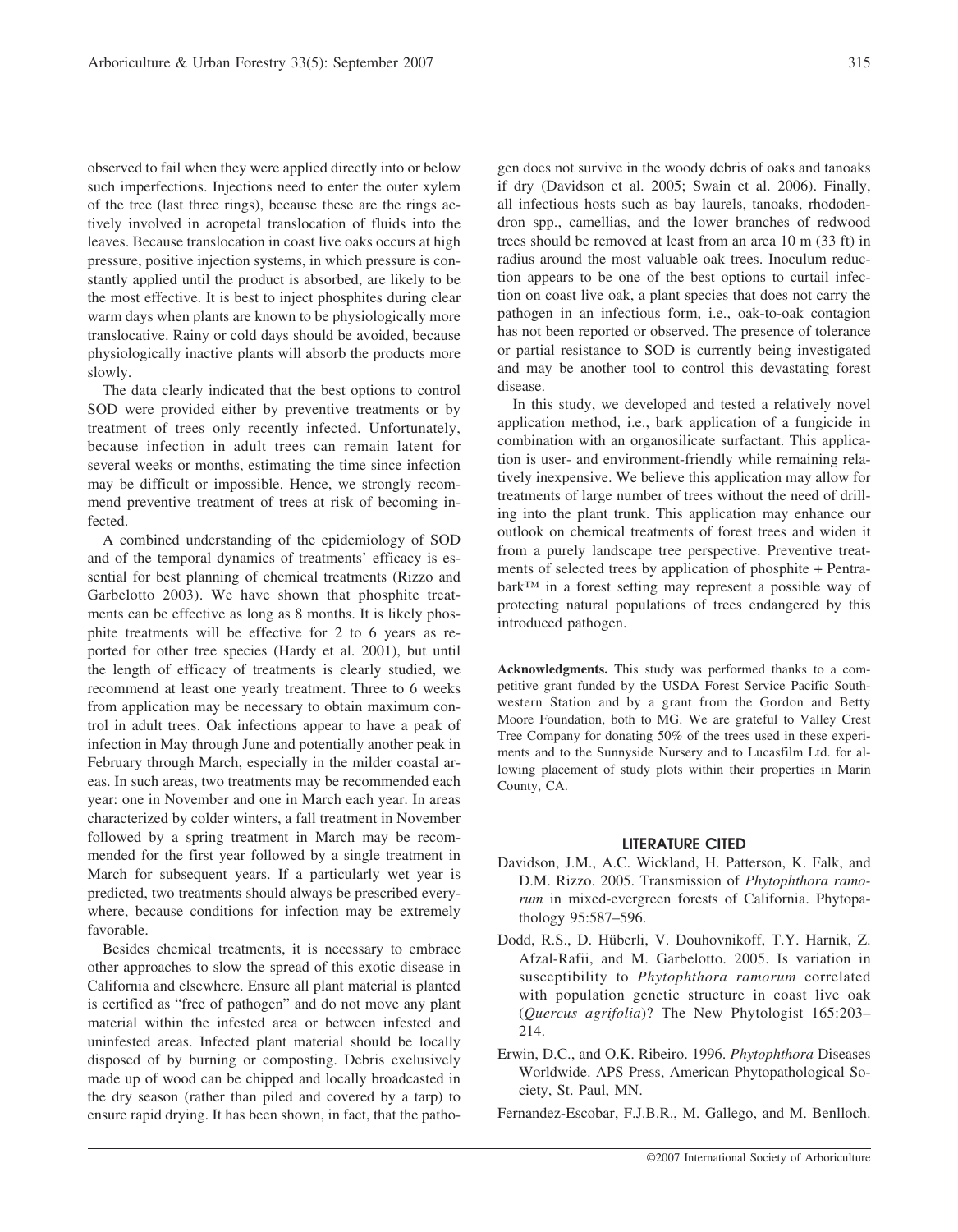1999. Treatment of oak decline using pressurized injection capsules of antifungal materials. European Journal of Forest Pathology 29:29–38.

- Garbelotto, M., P. Svihra, and D.M. Rizzo. 2001. Sudden oak death syndrome fells three oak species. California Agriculture 55:9–19.
- Guest, D.I., and B.R. Grant. 1991. The complex action of phosphonates as antifungal agents. Biological Reviews of the Cambridge Philosophical Society 66:159–187.
- Guest, D.I., K.C. Pegg, and A.W. Whiley. 1995. Control of Phytophthors diseases of trees crops using trunkinjected phosphonates. Horticultural Reviews 17: 299–330.
- Hardy, G., S. Barrett, and B.L. Shearer. 2001. The future of phosphite as a fungicide to control the soilborne pathogen *Phytophthora cinnamomi* in natural ecosystems. Australasian Plant Pathology 30:133–139.
- Hayden, K., and M. Garbelotto. 2005. Resistance to *Phytophthora ramorum* in tanoak. Second Sudden Oak Death Symposium, Monterey, CA, January 18–21, 2005.
- Ivors, K., M. Garbelotto, I. De Vries, C. Ruyter-Spira, B. Te Hekkert, N. Rosensweig, and P. Bonanats. 2006. Microsatellite markers identify three lineages of *Phytophthora ramorum* in US nurseries, yet single lineages in US forest and European nursery populations. Molecular Ecology 15:1493–1505.
- Maloney, P.E., S.C. Lynch, S.F. Kane, C.E. Jensen, and D.M. Rizzo. 2005. Establishment of an emerging generalist pathogen in redwood forest communities. Journal of Ecology 93:899–905.
- Rizzo, D.M., and M. Garbelotto. 2003. Sudden oak death: Endangering California and Oregon forest ecosystems. Frontiers in Ecology and the Environment 1: 197–204.
- Rizzo, D.M., M. Garbelotto, J.M. Davidson, G.W. Slaughter, and S.T. Koike. 2002. *Phytophthora ramorum* as the cause of extensive mortality of *Quercus* spp. and *Lithocarpus densiflorus* in California. Plant Disease 86: 205–214.
- Swain, S., T. Harnik, M. Mejia-Chang, K. Hayden, W. Bakx, C. Creque, and M. Garbelotto. 2006. Composting is an effective treatment option for sanitization of *Phytophthora ramorum*-infected plant material. Journal of Applied Microbiology 101:815–827.
- Swiecki, T.J., and E. Bernhardt. 2002. Evaluation of stem water potential and other tree and stand variables as risk factors for *Phytophthora ramorum* canker development in coast live oak, pp. 787–798. In Proc. Symp. California Oak Woodlands, 5th. Standiford, R., McCreary, D., and Purcell, K.L., eds. 2002. USDA For. Serv., Gen. Tech. PSW-GTR-184. Pacific Southwest Res. Stn., Albany, CA.

*Department of Environmental Science Policy and Management Ecosystem Sciences Division 137 Mulford Hall University of California Berkeley, CA 94720, U.S. matteo@nature.berkeley.edu*

*M. Garblotto (corresponding author)*

### *D.J. Schmidt*

*Department of Environmental Science Policy and Management Ecosystem Sciences Division 137 Mulford Hall University of California Berkeley, CA 94720, U.S.*

#### *T.Y. Harnik*

*Department of Environmental Science Policy and Management Ecosystem Sciences Division 137 Mulford Hall University of California Berkeley, CA 94720, U.S.*

**Résumé.** Dans chacune des sept expériences pleinement contrôlées, des chêne verts de Californie empotés ont été inoculés artificiellement avec *Phytophthora ramorum*, l'agent de la maladie communément appelée de la mort subite du chêne. Des phosphites ont été appliqués aux arbres au moyen de différentes approches d'application, toutes étant des traitements préventifs ou curatifs. Les applications de phosphites par mouillage du sol et directement sur l'écorce se sont avérées inefficaces; celles par application foliaire amendées de surfactants ont été efficaces seulement par moments et ont toujours causées des phytotoxicités. D'un autre côté, les injections de phosphites et les applications de phosphites sur l'écorce avec le surfactant d'organosilicate Pentrabark™ ont été efficaces de manière intéressante en supprimant la colonisation de l'écorce par cette maladie, et ce sans causer de phytotoxicité. Ceci est la première étude décrivant l'utilisation d'un traitement chimique avec un surfactant d'organosilicate pour des traitements sur l'écorce.

**Zusammenfassung.** In jedem von sieben voll kontrollierten Experimenten wurden getopfte Lebenseichen mit Phytophthora ramorum inokuliert, dem Erreger einer Baumkrankheit, die landläufig als plötzliches Eichensterben bekannt ist. Die Phosphite wurden mit einer Reihe von Applikationsmöglichkeiten (preventiv und/oder kurativ) auf die Bäume appliziert. Gräben im Erdreich und Rindenapplikationen waren ineffektiv, Blattapplikationen, angereichert mit Netzmittel waren nur zu bestimmten Zeiten effektiv und verursachten immer Phytotoxizität. Auf der anderen Seite waren Phosphit-Injektionen und Rindenapplikationen+Pentrabark (organosilikatreiches Netzmittel) anhaltend effektiv in der Unterdrückung von Rindenkolonisation durch des Pathogen und verursachte keine Phytotoxizität. Das ist die erste beschreibende Studie für die